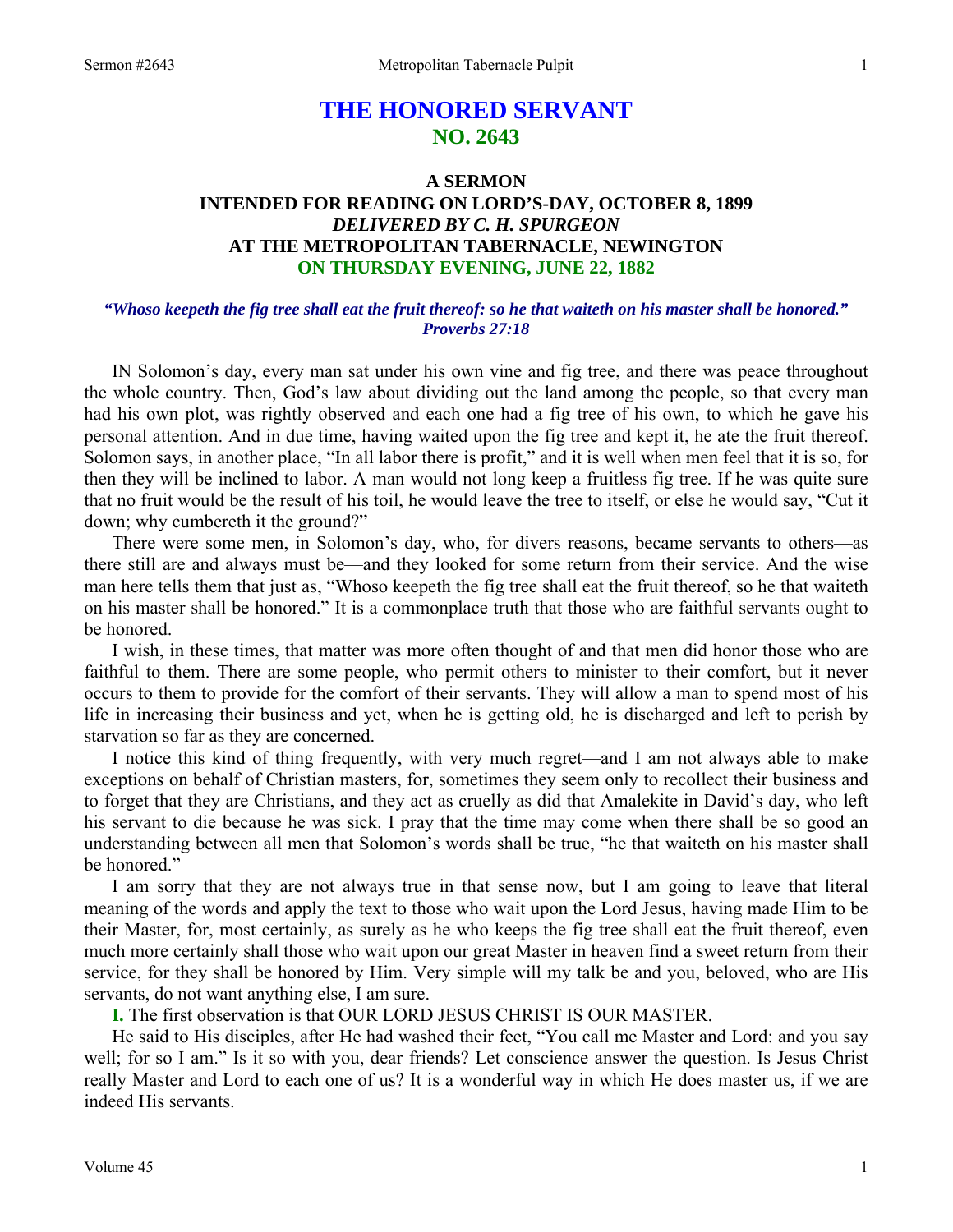I can never forget how, in my own case, it came to pass that I, who had been bought with His precious blood and therefore belonged to Him, had yet lived forgetful of His claims. He passed by and looked on me, and that very look made me go out to weep bitterly. But He did more. He laid His hand on me—it was a pierced hand and from that day I had a twist in my understanding and my judgment. Those who knew me saw that something extraordinary had happened to me, which had altogether changed me.

 From that time I thought very little of men, and very much of One whom, until then, I had despised. Many of my former pursuits ceased to have the slightest charm for me and I had, for my one pursuit, the desire to do everything to His honor and glory. From that twist I have never been able to escape and I have never wanted to do so—from that mystic influence which He cast over me I have never come forth and what is more, I trust I never shall.

 I know that I am describing many of you as well as myself. Oh, did He not master you from head to foot? If you are really converted, it was not the conversion of the feelings only, or the intellect only—it was the subjugation of everything within you to that sweet power of His. You were quite broken down. You had no strength to stand up against Him any longer—and the joy of it was that you had not any wish to do so.

When He was about to fix the chains of His love on you, you held out your hands saying, "Here, Lord, bind my wrists." You put forth your feet, crying, "Place the fetters here also." You asked Him to cast a chain around your heart—you made a covenant with Him and agreed to be bound all over, for that part of you which was unbound, you reckoned to be enslaved and only that which He did bind you considered to be free.

 When He had so mastered us, we longed to lie forever at His feet and weep ourselves away. Or we wished to sit forever at His feet and listen to His wondrous words, and learn His blessed teaching. Yet we also wanted to run about the world on His errands—it mattered not to us where He might send us we would not make any choice of our sphere of service. If He would but employ us, that would be all we would ask. We wanted then to have a dozen lives and to spend them all for Him. Ay, we remember singing,

### *"Oh, for a thousand tongues to sing My great Redeemer's praise!"*

We said—and we meant it,

*"Had I ten thousand hearts, dear Lord, I'd give them all to Thee;"* 

and we did give ourselves up wholly to our Lord. We could not help doing so. We were carried right away, as when a mountain torrent comes, removes the earth from the young tree that is growing by the river side, and gradually undermines it, until the tree falls into the stream, and the current sweeps it on and on, and never lets it rest again, but bears it right down to the sea. So was it with us that blessed day when first we knew that we could call Christ "Master and Lord."

 Brethren, our Lord Jesus Christ has so completely mastered us that now, today, *He is our sole Master*. It is not always a thing to ennoble a man when he is able to call another person his master, but we feel that the more fully we are mastered by Christ, the better will it be for us—and the more absolutely we can become His servants, the more noble and honored shall we be.

 In many passages of Scripture, where our translation uses the term "servant," the true word is "slave," and I think the time has come when we had better speak of it as it ought to be, that we may learn the full force of the expression. We do not mean that there is any cruel slavery of Christ's people to Himself, but we do mean that, just as much as the slave completely belonged to his master, to do his master's bidding, to live or die at his master's will, so have we given ourselves up unto Christ. He has become our sole Master.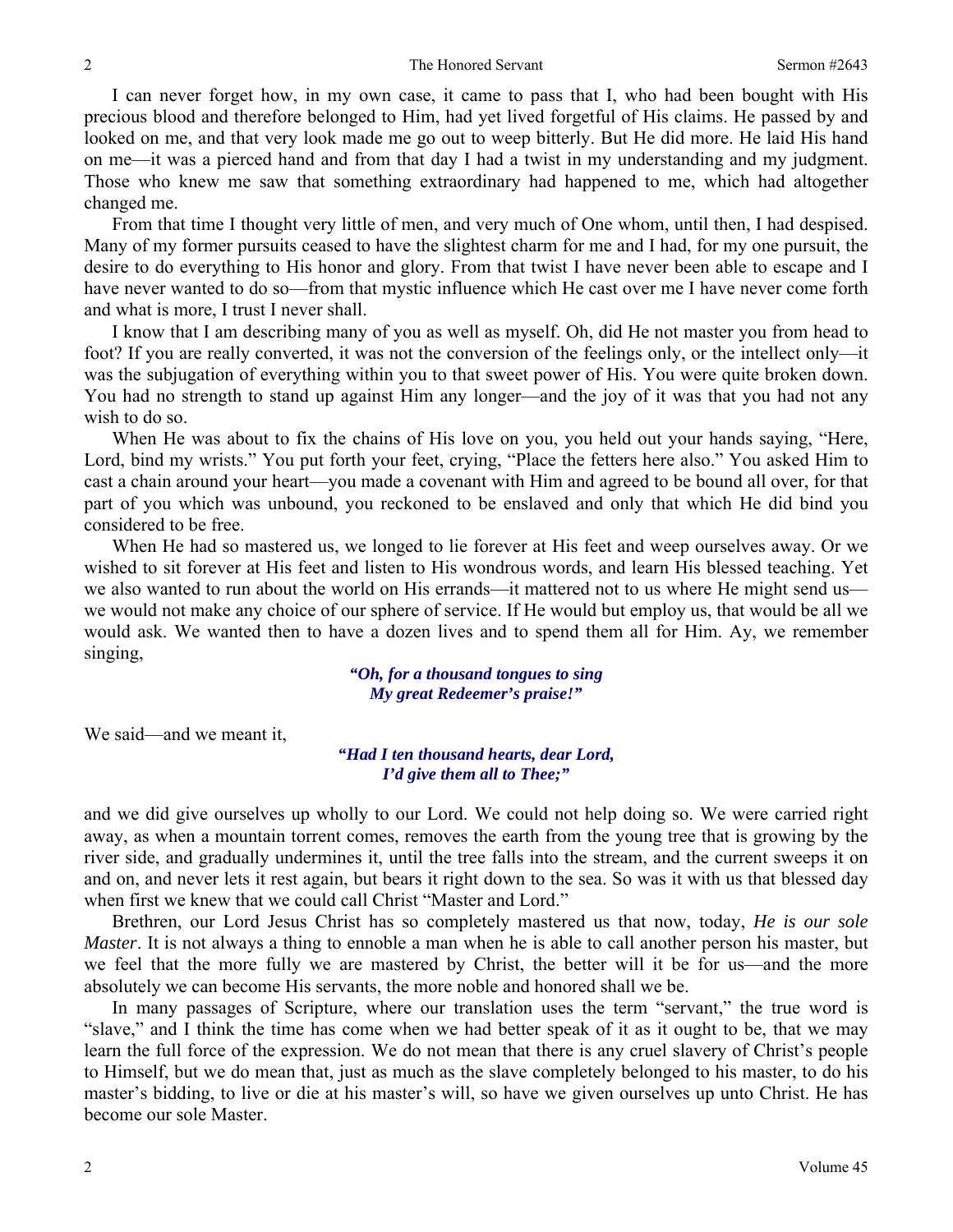#### Sermon #2643 **Sermon #2643** The Honored Servant 3

 There are others who struggle for the mastery over us, but no man can serve two masters. He may serve two rival powers—one struggling against the other for a while—but they cannot both be masters. Only one can be supreme within the spirit. In this way Christ has become so completely the believer's Master that sin shall not have dominion over him, and he shall not be any longer under the domination of Satan. Christ is the Master of all His people, whatever happens to them. We may wander like sheep, but Christ is still our Shepherd, and He will bring the straying sheep back, for they are still His property even when they are wandering away from Him.

 What say you, brothers and sisters? Do you own any other master beside Christ? If you do, in that divided sovereignty you shall find ten thousand miseries. Oh, if your right eye is contrary to Christ, pluck it out and cast it from you. If your very life should stand up in rivalry with Christ, it would be much better for you that you should die than that you should lead such a life as that. Our Lord Jesus is the sole Master of us this day.

 And what *a choice Master* He is also!. If we had had the opportunity, in our old state, of choosing our master, we were so blind and foolish that we would not have chosen Him. But if we had known then what we know now, we should have chosen Him. And if we knew infinitely more about Him, we should never discover a reason why He should not be our Master, but we should continually find stronger arguments why we should be His servants forever. There was never such a Master as our Lord Jesus Christ, who took our nature that He might be able to master such servants as we are, who even died to win us and whose only mastership, after all, is that of love. He rules us sovereignly, yet in His hand is the silver scepter, not the rod of iron.

 Our Master is, at the same time, *our Husband* whom we must obey. Oh! it is blessed to obey Him to whom our hearts are fully surrendered, and in whom all loveliness is centered. When a husband truly loves his wife, it becomes easy for the wife to be obedient unto her husband, and as Christ loves us infinitely, we must love Him and serve Him in return.

 Look, by faith, into His blessed face—it is JEHOVAH's joy to look upon Him and it shall be ours forever. Was there ever such another countenance? Was ever such loveliness imagined as really exists in Him? Look at all His character, from Bethlehem even until now—peep in upon Him in His loneliness, or see Him in the midst of the crowd, and will you not say of Him, "He is the standard-bearer among ten thousand; yea, he is altogether lovely"? Pick out all the charms that ever could be found in the most amiable character, gather up all the virtues that ever glittered in the most spiritual man or woman, and bring them all here. Ah! but they are not worthy to be compared with the glory and beauty and excellency of the Well-Beloved. All their goodness came from Him, therefore let them all lie at His feet, for there is none to be compared with Him.

 Next, our spirit exultingly says, "As He is our choice Master, so He is *our chosen Master*." Since He has chosen us, we have learned to choose Him. The love was, at first, all on His side, but now, through the effectual working of His grace, it is on our side, too. We can each one say, "I love my Master. I love His house. I love His children. I love His service. I have chosen Him to be mine forever. If He should dismiss me from His service, I would come back to Him again. If He gave me what men call liberty, I would beg of Him to withdraw such accursed liberty and let me be, forever, and only, and completely, and entirely His, for, as He has chosen me by His grace, so has His grace led me to choose Him." I know that many of you can say the same and I daresay, while I have been speaking, you have been thinking of George Herbert's lines,

> *"How sweetly doth 'my Master' sound! 'My Master!' As ambergris leaves a rich scent Unto the taster: So do these words give a sweet content An oriental fragrance, 'My Master.'"*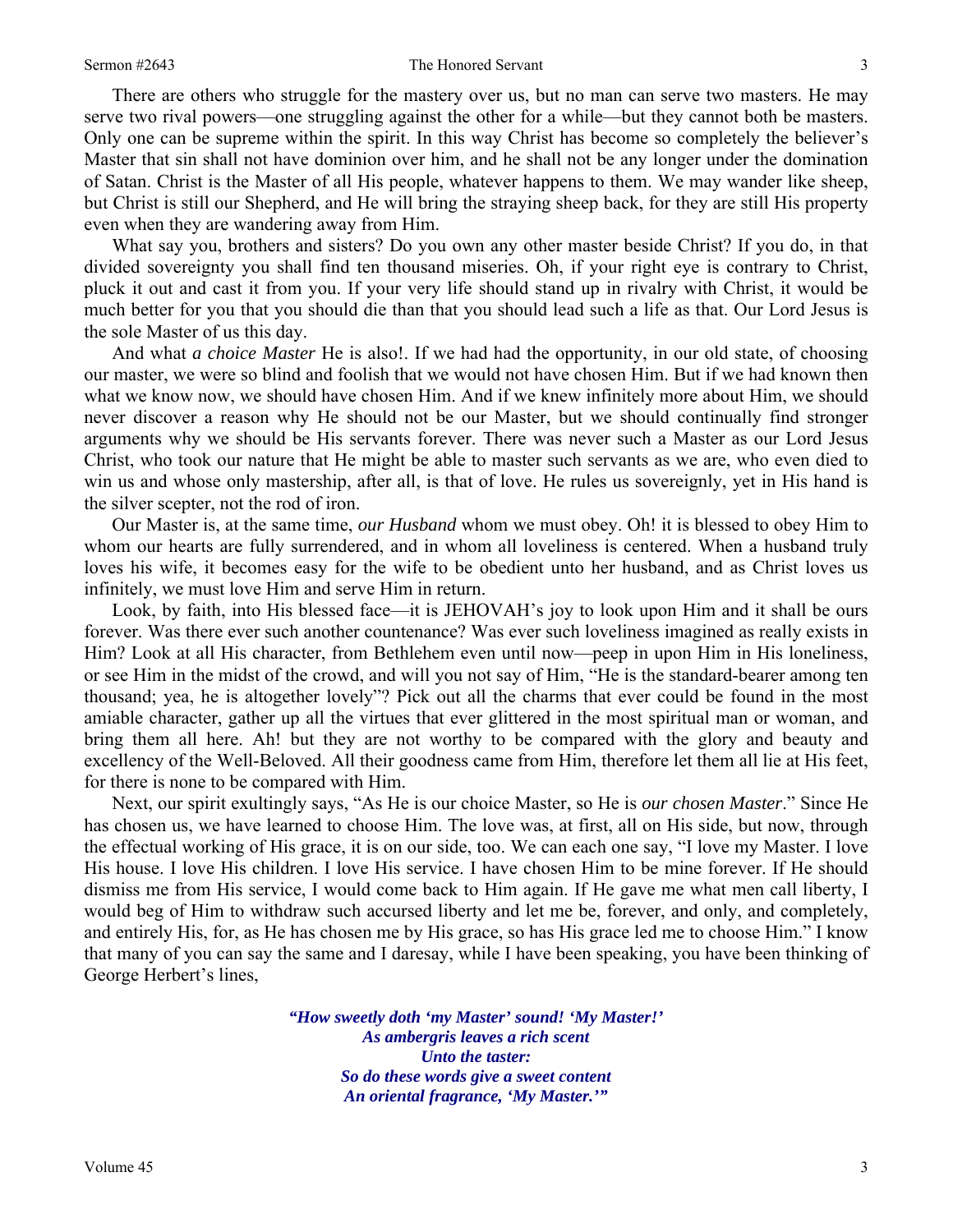We delight to use this title concerning our Lord, for He is, further, *our gracious Master*. That word, "Master" seems to lose the idea of masterfulness when it is applied to Him. He is most graciously and wondrously our Lord, but yet we no more call Him, "Baali," that is, "my Lord," but we call Him, "Ishi," that is, "my Man," "my Husband." There is, truly, a service to which we are called, yet His message to His disciples was, "Henceforth I call you not servants; for the servant knoweth not what His lord doeth, but I have called you friends; for all things that I have heard of my Father I have made known unto you."

 We can never forget that with all His love, He is our Lord. It is our joy to remember that, yet what loving service we have received at His hands! He has been so much our servant that we have sometimes had to ask ourselves, "Which is the servant?" He is *Servus Servorum*—the Servant of servants—as He proved when He washed His disciples' feet. He has done more than that for us, for He stooped so low as to be despised of men and rejected of the people in order that He might save us. Then, surely, it shall be our joy, and bliss, and glory henceforth to call Him Master and Lord.

 He is also *our lifelong Master*. No, that is a mistake, for there was, alas! a time when we lived, yet we lived not unto Him. Some of us were but boys when we first began to serve Him. I always feel glad to think that I wore a boy's jacket when I was baptized into His name. I had not assumed the garb of a man, but my whole soul was His and I was buried with Him. I wish it had been earlier still.

 O dear young people, there is no such joy as that of knowing Christ in your early youth! We hear sometimes of life-long teetotalers, but I could wish that I had been a life-long abstainer from selfrighteousness, a life-long drinker of the river of the water of life. But as all of us have failed to serve the Lord at the beginning of our life, let us try, with all our hearts, to serve Him right to the end. Oh, to have Him for our lifelong Master—with no little intervals of running away, no furloughs, no holidays!

 Brethren, we have our recreations in Christ's service, but we never have any holidays. That is to say, He re-creates us, but He permits us to continue in His work without cessation or intermission. It would be no recreation for us to have a furlough from the great work of the Lord—we only wish that we could live, and labor, and spend ourselves, and find our rest, as some birds do, on the wing, flying, mounting, singing, and so resting, and making this to be our continual joy.

 So, you see, we are in our Master's service for life. We have entered His employ and we are bound to Him—and "neither death, nor life, nor angels, nor principalities, nor powers, nor things present, nor things to come, nor height, nor depth, nor any other creature, shall be able to separate us from the love of God, which is in Christ Jesus our Lord" and Master—forever blessed be His name!

 **II.** Now I hasten, in the second place, to remind you that OUR BUSINESS IS TO SERVE OUR MASTER.

 That business is expressed in the Hebrew of our text by the word, "keep." I will read you the text as it should be rendered and as the translators will make it read if they use their senses in their revision of the Old Testament. That is, if they give the same meaning to a word in all places. The previous translators thought that the Bible would sound tautological if they gave the same translation of a word everywhere, so, to charm the ears, they changed the words. But then, alas! they sometimes changed the sense.

 Here, the original ought to be rendered thus—"Whoso keepeth the fig tree shall eat the fruit thereof: so he that keepeth his master shall be honored." Is not that a wonderful word? In the interpretation I am giving to the passage, it means that as certainly as the husbandman keeps and tends a fig tree, so you and I are to keep and tend Christ. Is it really true that He has committed Himself to our keeping? Yes. On earth, among the sons of men, there is One who keeps Israel, but Israel, in another sense, is made to be a keeper, and is to keep the Lord Jesus Christ.

 How are we to do that? Well, first, we must keep Him *by always remaining His servants*. We must keep Him as our Master. I like the idea of that man who once said to his master, "Sir, you talk about discharging me, but you see, sir, if you don't know when you have a good servant, I know very well when I have a good master, and I don't mean to be discharged. If you put me out of the front door, I shall come in at the back, for I have been your servant ever since I was a boy. I was born in your father's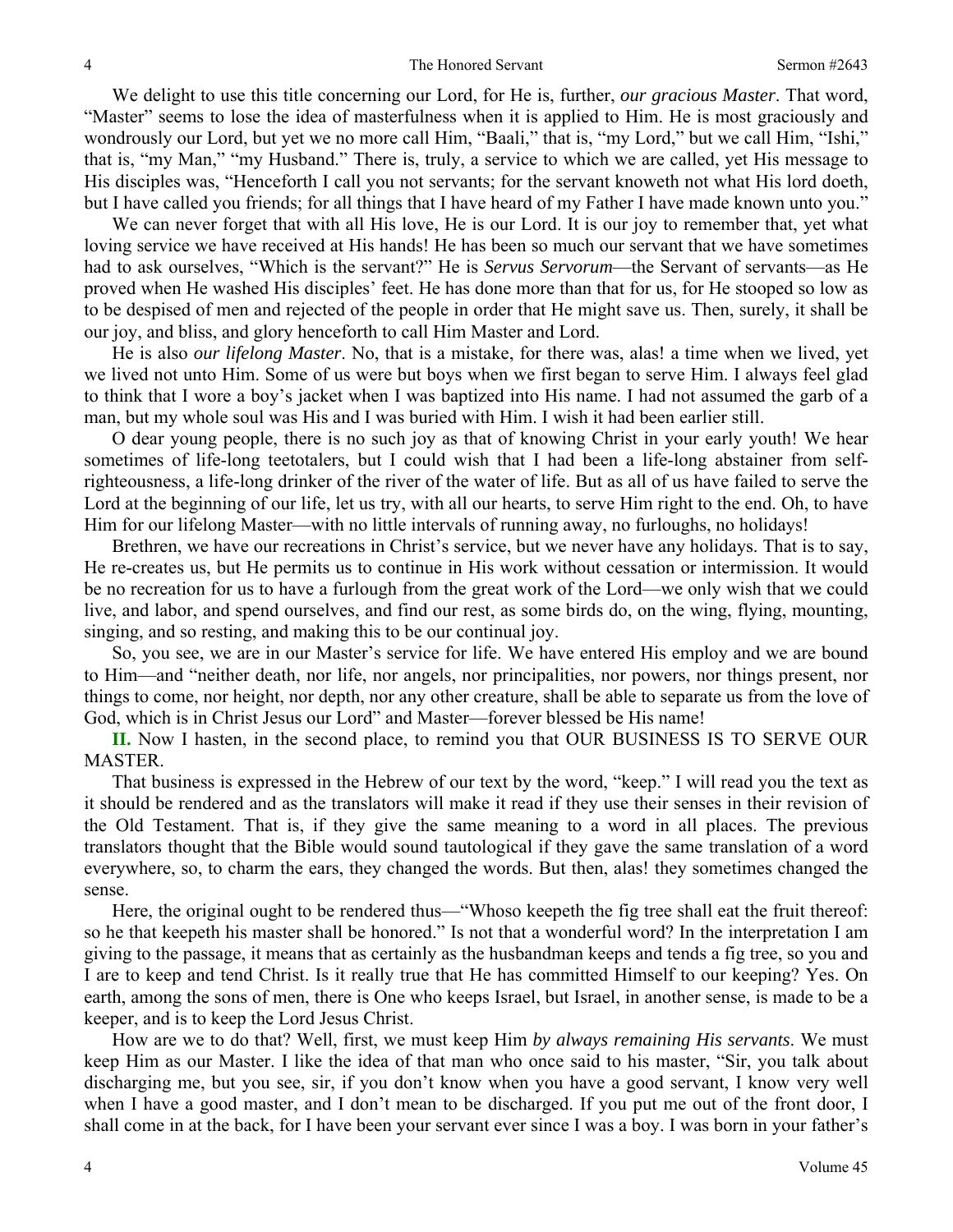house and I mean to die in this house." The gentleman saw that it was quite hopeless to try to get rid of the old man, as he would not go, so he decided they should not be parted.

 And I think some of us have come to the same point with our Lord and Master, Jesus Christ. Truly, He knows that, in us, He has, even at our best, only unprofitable servants, but then He accepted us, He knew all that we were and all that we should be. He had a clear foresight of our whole future and He has still engaged us for life.

 Some of our friends think He only engaged them for a quarter or half a year, or for a limited period, but I know that He took me on for life, and for eternity, too. And my soul rejoices in the fact that He will keep to the bargain. Like the old man, I am determined that, if He puts me out at the front door, I will come in at the back, for I know that I have a good Master and I will not go away from Him.

 Do you not say the same, beloved? Then still hold on to Him and tell Him that you will not let Him go. Should He chasten you with the rod of men and lay many stripes on you, yet be like some dogs that seem to love their masters all the better the more they beat them. So, dear friends, love your Lord all the better when He treats you roughly—kiss the hand that smites you, and let this be your settled resolution—that from Him you will not go.

 What else are we to do in order to keep our Master? I think, next, we are to keep Him *by defending Him*. We must defend our Lord's name, and honor, and cause at all costs and all hazards. We must not let Him sleep like King Saul, with his spear stuck in the ground by his bolster, and his bodyguard also asleep. But if the enemy should ever come to attack our Master, our watchword must be, "Up, guards, and at them!" Give them a warm reception from whatever quarter they may come.

 You and I, beloved, are put in charge of the Gospel of our Lord Jesus Christ, and every child of God is bound to be upon the defensive just as if the keeping of the Gospel depended entirely upon him. I believe that I am as much bound to preach against error, and to war for the truth of Christ, as if there were not another minister living, and I think that every other minister stands in the same responsible position, and it is the same with every Christian. Keep your Master and all that He has in safety—let no traitor come near Him. Guard His ordinances, His doctrines, His precepts. Adore His matchless person and extol His blessed work, and so keep Him against all comers.

 Then, dear friends, keep Him *by guarding all His interests.* It is the duty of a servant to reckon that what belongs to his master is, in a certain sense, his, and therefore to be sacredly defended. I have heard of servants in the olden times, saying, "That is *our* park." "This is *our* country house," or "This is *our*  town house." "These are *our* horses" and one of them was heard by his master to say, "There come *our*  children, bless their little hearts!" Well, they were no children of his, were they? Yes they were, for they were his master's children and he had become so identified with his master's interests that he regarded his master's children as belonging to him.

 So ought we to think of everything that appertains to Christ—and if the Lord has, anywhere, a little child who needs to be cared for, each of us who are His servants should be prepared to nurse it and watch over it for Him, and say to Him, with good Dr. Doddridge,

> *"Hast Thou a lamb in all Thy flock I would disdain to feed? Hast Thou a foe, before whose face I fear Thy cause to plead?"*

 Thus, dear friends, keep your Master. Watch over your Master's possessions. Guard your Master's truth. Defend your Master's honor. Care for your Master's children. As far as your power goes, try to keep everything that belongs to Him, labor for the good of His cause, struggle for the advancement of His interests, and for the overthrow of His adversaries, just as every loyal soldier seeks to preserve his sovereign's dominions intact, and to keep his king's arms from suffering any dishonor. Thus let us keep our Master and all that belongs to Him.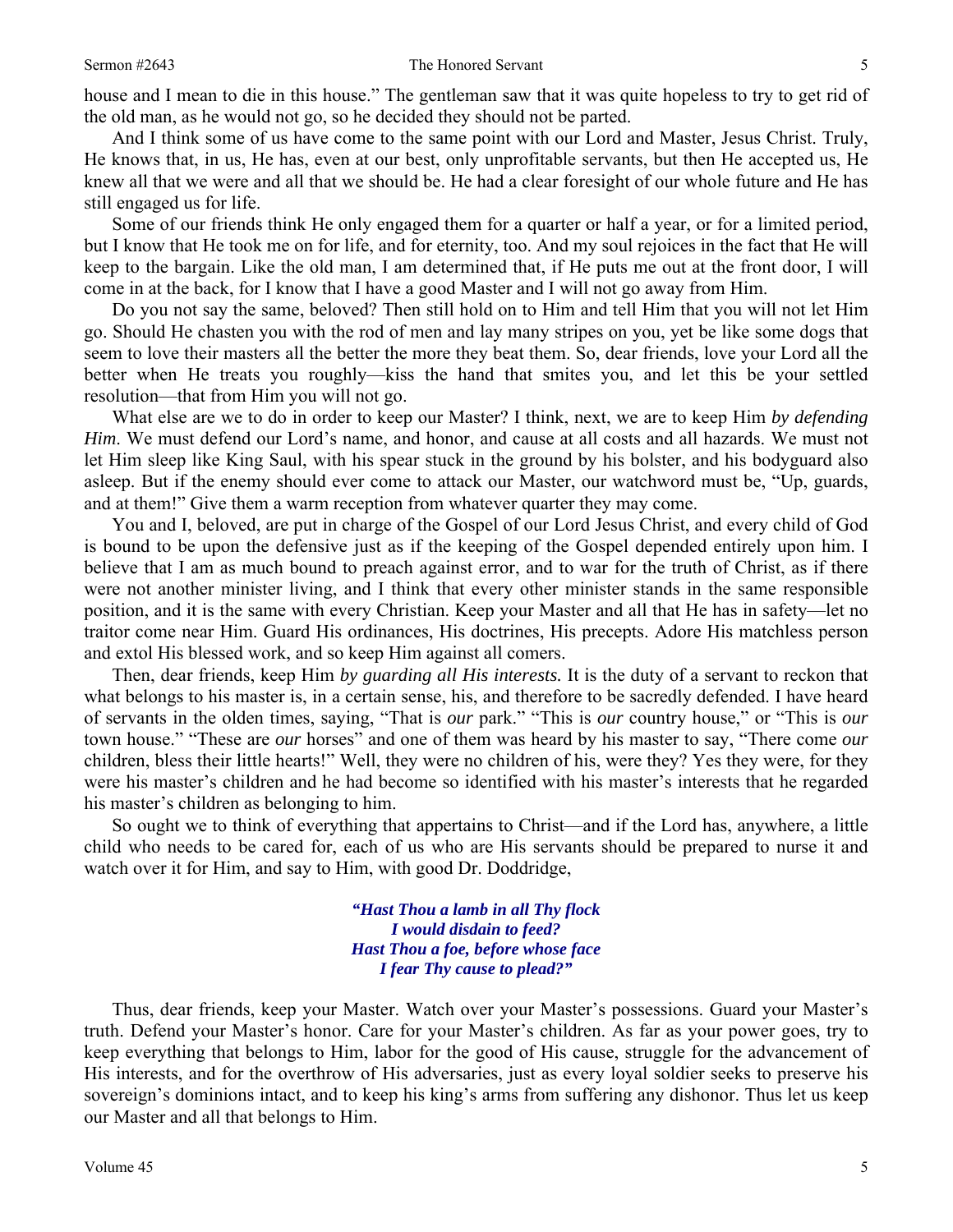Now let us come back to our own Authorized Version—"He that waiteth on his master shall be honored." This also is a very good translation, if not equal to the other, and I think it conveys an important meaning for us. You and I are like servants who wait upon our Master, and that waiting consists, in part, in *waiting for His orders*, trying to ascertain what they are, and when we know them, waiting until He bids us carry them out.

 It is not intended that you and I should be inventors of rites, and ceremonies, and novelties of worship, and all manner of strange doctrines. Our position is simply that of servants. Our Master has a certain way of setting out His table and inviting His guests to it. And I have no business to go to Him and say, "See how the king of Syria arranges his table, is not that a better plan than Yours?" No, that would be utter disloyalty. I have to set the table according to my Master's plan and custom. There are some old country squires who have acquired odd ways of their own and the servants whom they employ must drop into them, whatever their own notions may be. Now, the ways of the Lord are right—and it is your duty and mine to ask what they are and to conform our practice to them.

 The same rule is to be observed in matters of church government and discipline, in the ordinances of the Lord's house, in the truths to be preached, and in the way we go about our Master's business. It is not for us to make our own laws, or to invent our own methods, but to wait upon our Master and learn His will concerning everything. If we do not do that, we shall get into a world of trouble. But if we wait upon Him for our orders and then obey the orders we receive from our Master, we shall be honored.

 Next, we must wait *upon Him for strength to obey His orders*, for if we do not, we shall either fail in our attempts, or else we shall fail altogether to make the attempt. We must also wait upon our Master, *seeking His smile*. I am afraid we do a great deal to get the smiles of our brethren—and if they think we have done well, we congratulate ourselves.

 But oh! to preach for the Master, to pray for the Master, to teach that class for the Master—not for your pastor, not for the elders or deacons, not for your fellow members, that they may say, "What a zeal for the Lord this person has!" Let it all be done for the Master. "He that waits on his master shall be honored."

 Do you not think that sometimes you and I wait upon ourselves, and that, while we are very busy and fancying we are working for the Lord, we may be doing it entirely for self? Because we find some sort of pleasure in it, we keep on doing it just for that pleasure, or because we feel that some kind of credit must come to ourselves as the result of it. If we are serving self, not our Master, we shall have a reward, but it will be a poor commonplace reward, like that of the Pharisees, of whom the Master said, "Verily I say unto you, they have their reward." That is the end of it. They have had their reward and they cannot expect to be paid twice for what they have done.

 We are, dear friends, further to wait upon the Lord *by expecting Him to fulfill His promises.* And His promises will only be fulfilled in His own time. We are not to run before the Lord, nor to seek to hasten the Lord, as though we thought He was slow in accomplishing His purposes. If we ever do cry, "Awake, awake, put on strength, O arm of the LORD," we shall probably receive for an answer, "Awake, awake; put on your strength, O Zion." It is we who are asleep—the Lord never is. And we are to wait upon Him and plead the promises that He has given us.

 This waiting also includes *acquiescence in His will.* Not only doing it, but suffering it—being ready for anything that He may appoint. Perhaps lying on a sick bed for months. Why, if we never rose again and had to lie bedridden until we died, we ought to be perfectly willing so to wait on our Master.

 You remember the story of poor old Betty who said that the Lord told her to do this and that, and she tried to do it, and at last He said to her, "Betty, go upstairs, and lie in your bed, and cough." She said, "I am doing it, and I take satisfaction even in coughing if that be according to my Lord's will."

 If you have no will of your own in such matters, you will have very little sorrow. Our troubles mostly grow from the root of self-will—but when self-will is conquered, and we hold ourselves entirely at God's disposal, then there is a sweetness even in wormwood and gall, and our heaviest cross becomes our joy and delight, and we say, with holy Rutherford, "I find the cross of Christ no more a burden to me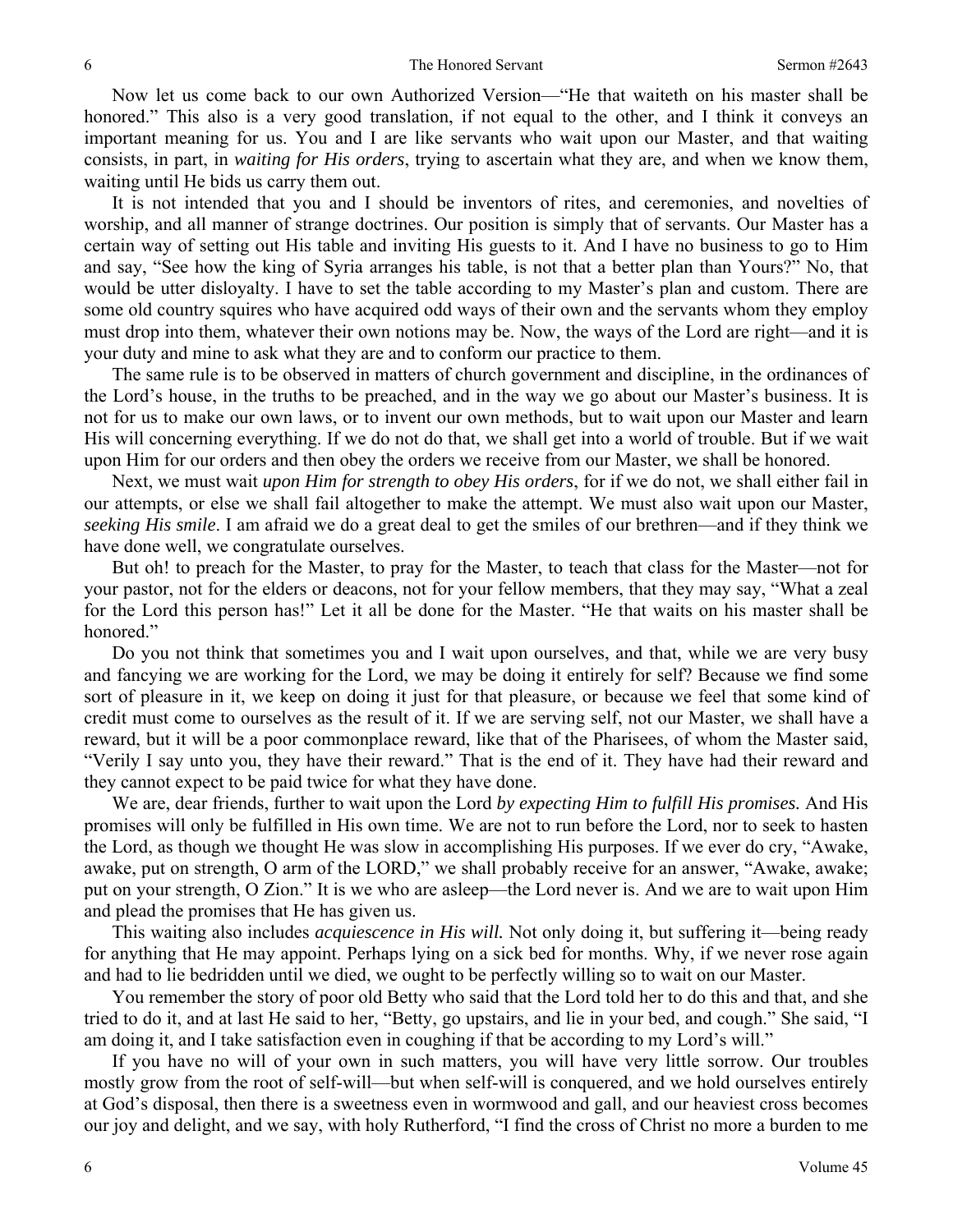than wings are to a bird, or sails are to a ship." That saintly man said that sometimes he felt so deeply in love with his cross that he almost feared lest his sufferings and grief should become so lovely to him as to be a rival to the Lord Jesus Christ.

 There is no such danger, I am afraid, with the most of us, for we are as bulls unaccustomed to the yoke, and we kick against the pricks. But if you can wait upon your Master and say, "Do with me as You will, Lord," all will be well. Try to be like the shepherd on Salisbury Plain, whose story should never be forgotten. When he was asked, "Is it good weather?" he answered, "Yes, it is all good weather that God sends." "But does this weather please you?" "If it pleases God, it pleases me," was his reply. That is the point to get to—may God bring us there by His grace!

**III.** When we get there, we shall come to our last point, OUR SERVICE WILL BRING US HONOR—"He that waits on his master shall be honored."

 O brethren, the thought of waiting upon Christ and being His servant is an unspeakable honor. Therefore I will not try to speak about it, but ask you to just sit still and think about it. You are His servants, the servants of the eternal Son of God. Perhaps somebody is going to be made an earl or a duchess. I do not think that would be any honor to you, for you have a higher honor than that already, for you are a servant of the Lord.

 There will be a coronet for somebody to wear, but really I do not see that it could add any luster to you, for you are a prince of the blood-royal of the skies. As for our pedigree, there is none like it. We do not trace it to the Normans, but to Calvary. We are of that seed that was to crush the serpent's head. Our coat of arms is much more ancient than any that the Heralds' College can ever issue. We need no other honor and can have no higher glory than to be servants of Christ.

 Are you only a little nurse-girl? Well, if you belong to Christ, you are one of those whom He counts right honorable. Are you a chimneysweep, my brother? Never mind that—if the Lord has washed you in His precious blood, you are as noble as any peer of the realm and nobler than most of them. Do you have to go to the workhouse for weekly help? Never mind about your poverty—you are not so poor, now, as your Lord was, for He had nowhere to lay His head. Do not talk about being mean and obscure—why, you are descended from the King of kings! "This honor have all His saints." "Unto you that believe, he is an honor"—that is the meaning of the Greek—and I take it that it is honor enough for us to have such a Savior to believe in and such a Master to serve.

 You shall have honor, dear friends, *among poor fellow Christians*. If you really honor your Master's name alone, it will not be long before they will honor and esteem you. I notice that the moment a man begins to seek honor for himself, he loses the esteem of his fellows. Do you ever hear any minister who preaches very grandly? If so, you think to yourself, "What a splendid preacher he is!" But you will find that, as a rule, God's people do not care much about him.

 Notice any worker in the church who wants to be very prominent and push himself forward everybody desires to kick him. But there is another brother who serves Christ in the rear rank and who blushes when he is pushed to the front—he is the man to whom his brethren and sisters look up, and though they may say little to him, they delight to honor him in their hearts. Perhaps the most honorable thing in Christ's house is the doormat—when all the brethren wipe their dirty boots upon it, they are so much the cleaner.

 I know some people who do not like to be in the position of the doormat—if a person brushes against them, they cry, "What a shame!" It is a great honor to do anything for your Master's children which will be for their good. In the kingdom of God, the way to go up is to go down, and the way to grow great is to grow little.

 Look at little Paul—that man short of stature and with many infirmities. Why, he is the biggest of all the apostles! And what is "great Paul"? Oh! he is only sounding brass and the less we hear of him, the better. Get to be like little Paul, brother, and your sound shall go out to the very ends of the earth. Whereas if you are ever a big Paul, you will only give out a brazen note which will be heard for a very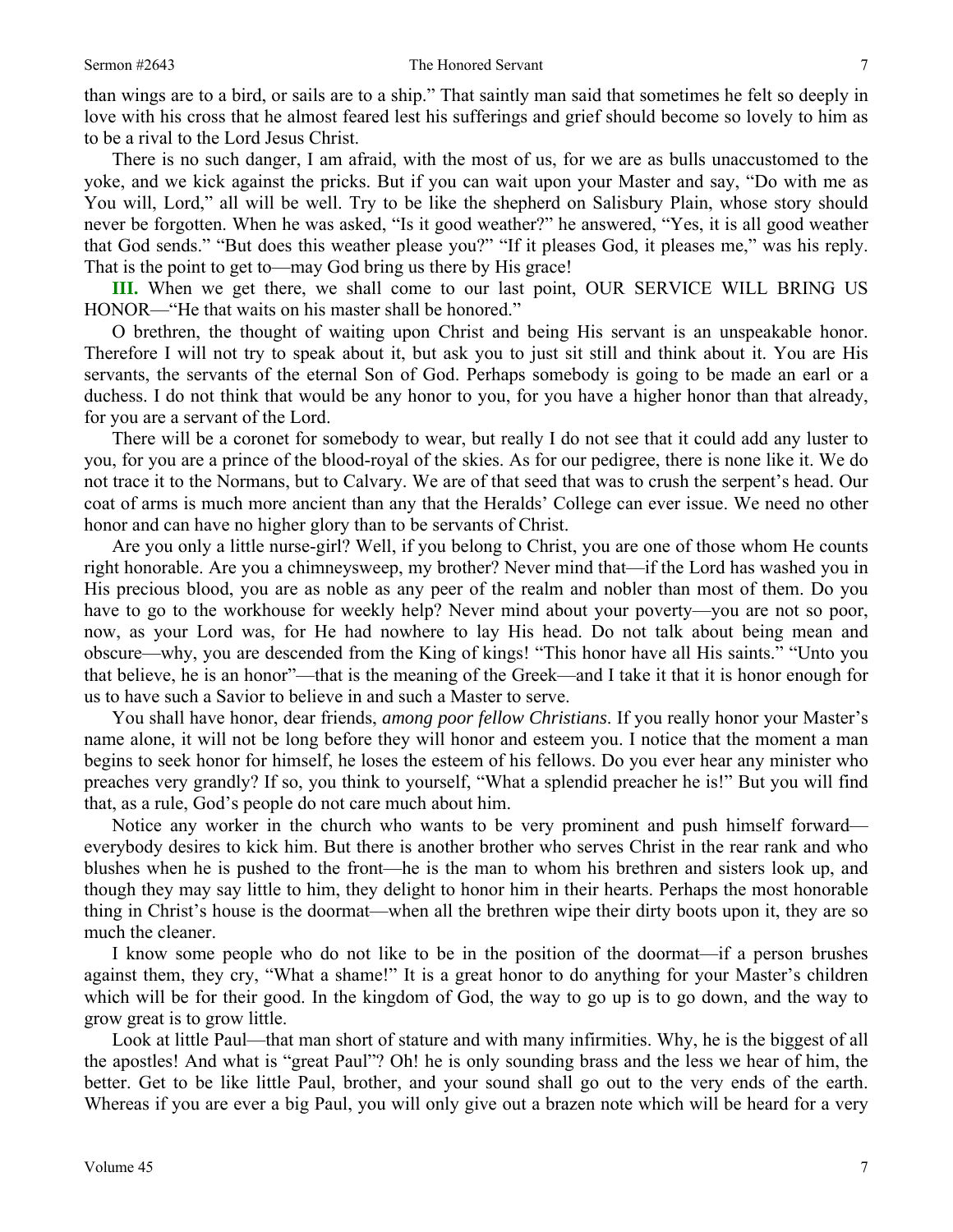little way. If the Lord Jesus Christ has made us to be His servants, let us count it our highest honor to be a servant of the least of His servants so that we may bless them and glorify Him.

 But our *highest honor is yet to come.* It is in that day when Christ shall call His chosen ones to His own right hand to reign with Him, when He shall appoint unto them a kingdom even as His Father appointed it to Him, when he who was faithful in a few things shall be made ruler over many things in the kingdom of the Master forever and forever.

 I think I see the King coming into His court—it is crowded with cherubim and seraphim and all the shining ones that form His royal retinue. There they stand in all their gorgeous glory and the Master, from the throne, looks over all their ranks as He accepts their loyal and reverent homage. But He is looking for one poor man who on earth loved Him and who kept the faith under much derision and scorn. At last He spies him out and says, "Make way, My angelic servants, cherubim and seraphim, stand in line and let him come. This man was with Me in My humiliation, as you could not be. For Me he bore the cross and was despised. Make way and let him come and sit with Me, for they who have been with Me in My humiliation shall be with Me in My glory."

 Oh, that you and I, dear friends, may have that honor at the last! And what will we do when we get it? Why, we will cast our crowns at our Savior's feet and say to Him, "Not unto us, not unto us, but unto thy name be all the praise and glory for ever," and in that very deed we shall find the highest honor of all, and we shall then, perhaps, remember this Thursday evening and this text, "He that waiteth on his master shall be honored." The Lord bless you all, for Jesus Christ's sake! Amen.

# **EXPOSITION BY C. H. SPURGEON**

### *MATTHEW 25:14-30*

**Verse 14.** *For the kingdom of heaven is as a man traveling into a far country, who called his servants, and delivered unto them his goods.* 

 This parable has to do with you who are professors of Christianity. He, "called *his own* servants," those who, by their own consent, were numbered amongst his household servitors. "He called his own servants, and delivered unto them *his* goods." Not theirs, but his. And therefore to be used for him. If you are Christ's servant, your abilities are His, He has lent them to you to be employed for your Lord. "He called his own servants, and delivered unto them his goods."

**15.** *And unto one he gave five talents, to another two, and to another one; to every man according to his several ability; and straightway took his journey.* 

 He is gone. Our Lord has risen and we, His servants, are left behind to trade with His goods for His glory.

**16-18.** *Then he that had received the five talents went and traded with the same, and made them other five talents. And likewise he that had received two, he also gained other two. But he that had received one went and dug in the earth, and hid his lord's money.* 

 We are grieved to know that there are persons with five talents, and others with two talents, who do as this man did—but the case is put in this way so as to reach us all. Since most persons have but one talent, they are the most often found each one saying, "I have so little ability, I will not do anything. If I had five talents, I might become distinguished. If I had two, I might be very useful. But with only one, I need not attempt anything. I am a private person—a mother, quite obscure, with my little family around me—what can I do?"

 It is very often a strong temptation from Satan to those who have but one talent, to make them think that they may, with impunity, hide that one. And then, you see, the argument cuts the other way. If it is wrong to hide one talent, it is much more wrong to hide two, and far worse to dig in the earth and bury five.

**19.** *After a long time the lord of those servants cometh, and reckoneth with them.*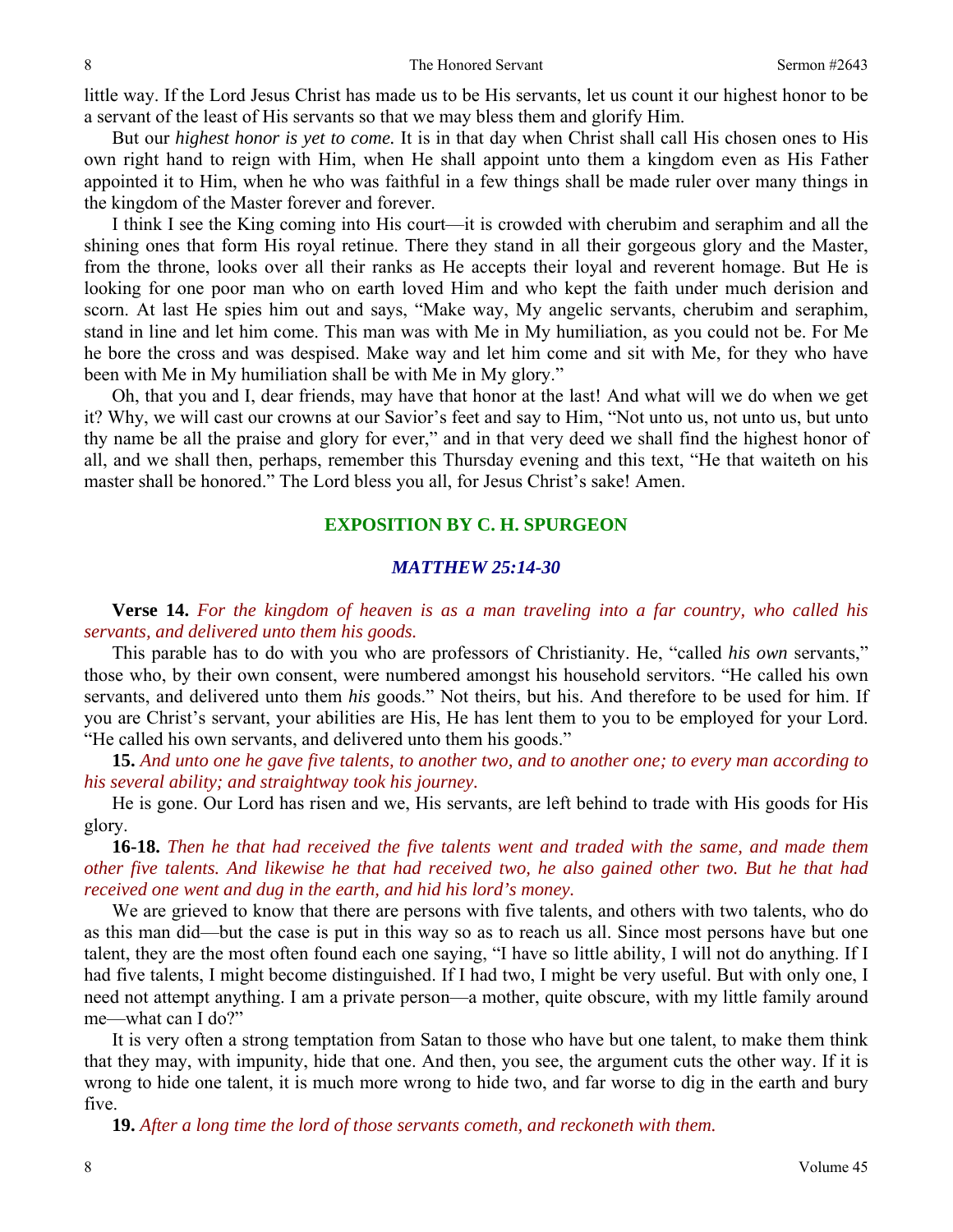Always remember the reckoning. We have heard of one who went into a house of entertainment and fed most luxuriously. But when the landlord brought him the bill, he said, "Oh, I never thought of that!" And there are many who spend their whole lives without ever thinking of the reckoning—yet it must come, and for every hour, for every opportunity, for every ability, for every sin, and for every omission of duty, they must give account. "The lord of those servants cometh, and reckoneth with them."

**20-21.** *And so he that had received five talents came and brought other five talents, saying, Lord, thou deliveredst unto me five talents: behold, I have gained beside them five talents more. His lord said unto him, Well done, thou good and faithful servant: thou hast been faithful over a few things, I will make thee ruler over many things: enter thou into the joy of thy lord.*

 I do not doubt that this man had often reckoned with himself—for he that never reckons with himself may well be afraid of being called to reckon with his God—and I expect that he had often grieved to think that he had not turned the five talents into twenty. He must have thought that, to gain only five talents more, was very little. But he found his master was well content with what he had done.

 Do you think, brother, that all of you who have five talents have gained five talents more? You were richly endowed as a youth—have you increased the ability to serve your God? You see the parable speaks not so much of what they had done for other people, as of what they had themselves gained and still had in hand.

 Have you more grace? Have you more tact? Have you more adaptation to your Master's service? Are you conscious that it is so? I should not wonder if you are mourning that you are not more useful and more fit to be used. It is well that you should mourn in that way, but when your Master comes, I trust that He will say, "Well done, thou good and faithful servant."

 **22-23.** *He also that had received two talents came and said, Lord, thou deliveredst unto me two talents: behold, I have gained two other talents beside them. His lord said unto him, Well done, good and faithful servant; thou hast been faithful over a few things, I will make thee ruler over many things: enter thou into the joy of thy lord.*

 That is a beautiful reward—not so much to have a joy of our own as to enter into the joy of our Lord. It is not a servant's portion that is given to us—it is the Master's portion shared by His servants. How it ennobles Christian work to feel that it is not simply our work, but work done by the Master through the servant—and the reward shall not so much be our joy as our entrance into our Master's joy. That is indeed giving to us the best of the best in return for our poor service here.

 **24-25.** *Then he which had received the one talent came and said, Lord, I knew thee that thou art an hard man, reaping where thou hast not sown, and gathering where thou hast not strawed: and I was afraid, and went and hid thy talent in the earth: lo, there thou hast that is thine.*

 "I was afraid, and went and hid your talent in the earth." See, friends, how fear may often be the mother of presumption? Confidence in God begets holy fear, but unholy fear begets a doubt of God and leads us to desperate rebellion of unbelief. God save us from such fear!

**26-27.** *His lord answered and said unto him, Thou wicked and slothful servant, thou knewest that I reap where I sowed not, and gather where I have not strawed: thou oughtest therefore to have put my money to the exchangers, and then at my coming I should have received mine own with usury.*

His lord took him on his own ground and condemned him out of his own mouth.

**28-29.** *Take therefore the talent from him, and give it unto him which hath ten talents. For unto every one that hath shall be given, and he shall have abundance:*

 He that has faith shall have more faith. He that has a secret taste for heavenly things shall have a greater love for them. He that has some understanding of the truth of God shall get more understanding of it. God gives to those that have—it is equally true that He gives to those who confess that they have not.

### **29.** *But from him that hath not shall be taken away even that which he hath.*

 If you want an instance of taking away from a man what he has not got—you may have seen it sometimes in the case of a person without any education or knowledge, who is quite content to remain in